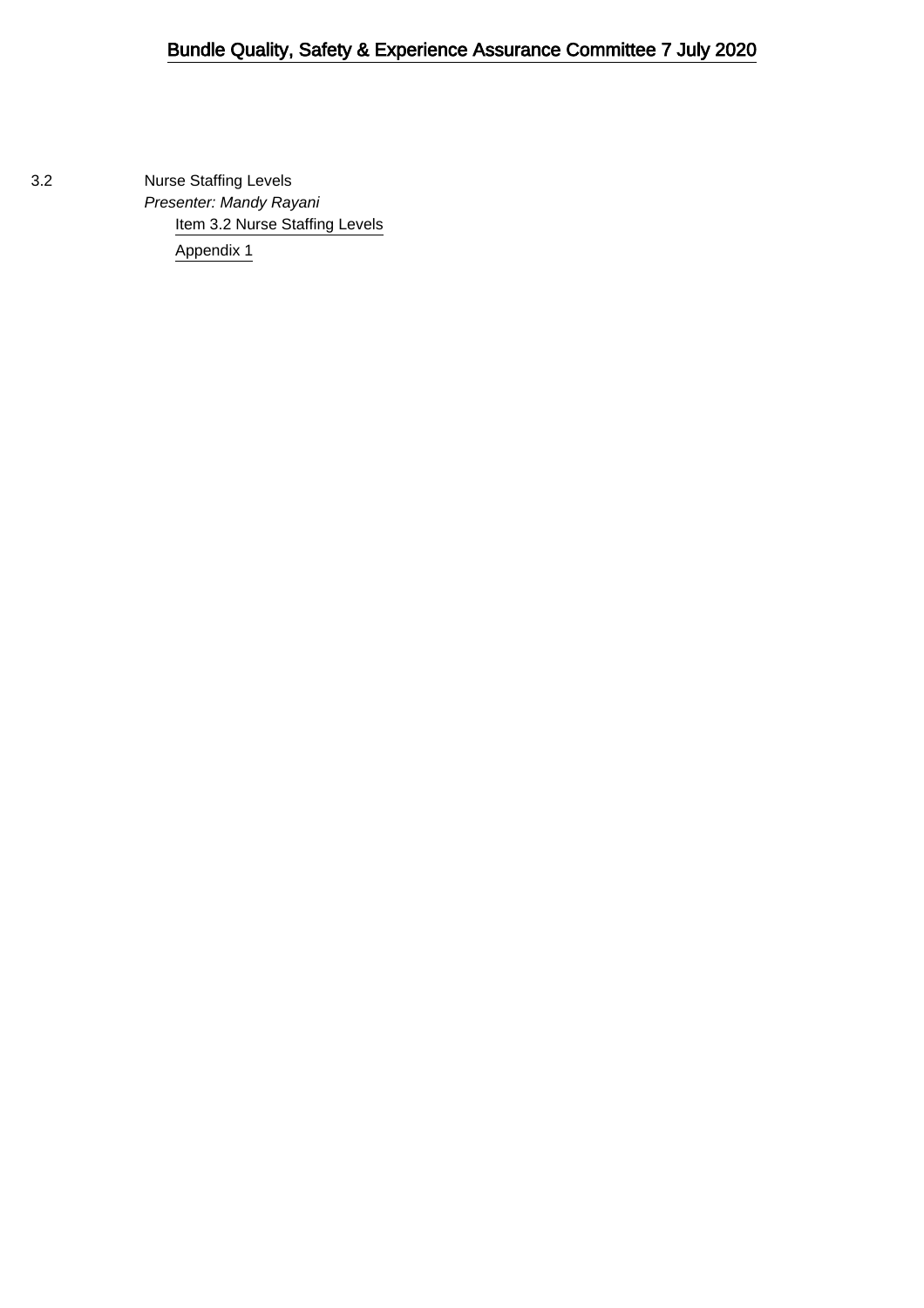

### **PWYLLGOR ANSAWDD, DIOGELWCH A SICRHAU PROFIOD QUALITY, SAFETY AND EXPERIENCE ASSURANCE COMMITTEE**

<span id="page-1-0"></span>

| <b>DYDDIAD Y CYFARFOD:</b><br><b>DATE OF MEETING:</b>  | 07 July 2020                                                                                                               |
|--------------------------------------------------------|----------------------------------------------------------------------------------------------------------------------------|
| <b>TEITL YR ADRODDIAD:</b><br><b>TITLE OF REPORT:</b>  | <b>Nurse Staffing Levels</b>                                                                                               |
| <b>CYFARWYDDWR ARWEINIOL:</b><br><b>LEAD DIRECTOR:</b> | Mandy Rayani, Executive Director of Nursing, Quality &<br><b>Patient Experience</b>                                        |
| <b>SWYDDOG ADRODD:</b><br><b>REPORTING OFFICER:</b>    | Chris Hayes, Nurse Staffing Programme Lead<br>Helen Humphreys, Senior Nurse, Nursing Workforce<br>and Practice Development |

**Pwrpas yr Adroddiad** (dewiswch fel yn addas) **Purpose of the Report** (select as appropriate) Er Sicrwydd/For Assurance

### **ADRODDIAD SCAA SBAR REPORT Sefyllfa / Situation**

The Coronavirus (COVID-19) pandemic across the UK (and globally) has meant that NHS Wales' is under significant and, potentially, sustained additional pressure, with a direct impact on the nurse staffing resource. Based on patient modelling data, whilst continuing to take account of the requirements relating to the Nurse Staffing Levels (Wales) Act (the Act), there has been a requirement for HDdUHB to keep under continual review both the 'normal' and the escalation positions for the planned nurse staffing levels within a number of settings where nursing care is provided.

This paper describes HDdUHB's approach in establishing revised processes to ensure that nurse staffing levels are systematically calculated and agreed in line with the requirements of the Act; and provides an overview of how the nurse staffing levels have been planned, managed and maintained during the pandemic; together with a review (based on data currently available) of the impact on the quality of patient care provided.

This report provides information in relation to the following adult in-patient wards:

- **1.** Adult medical and surgical inpatients wards (i.e. Section 25B wards);
- **2.** COVID-19 inpatient wards;
- **3.** Community hospital inpatient wards

### **Cefndir / Background**

The Act has five sections:

- Section 25A of the Act relates to the overarching responsibility placed upon each Health Board, requiring Health Boards and Trusts to ensure they have robust workforce plans, recruitment strategies, structures and processes in place to ensure appropriate nurse staffing levels across their organisations. This duty came into effect in April 2017.
- Section 25B requires health boards/ trusts to calculate and take reasonable steps to maintain the nurse staffing level in all adult acute medical and surgical wards. Health boards/ trust are also required to inform patients of the nurse staffing level.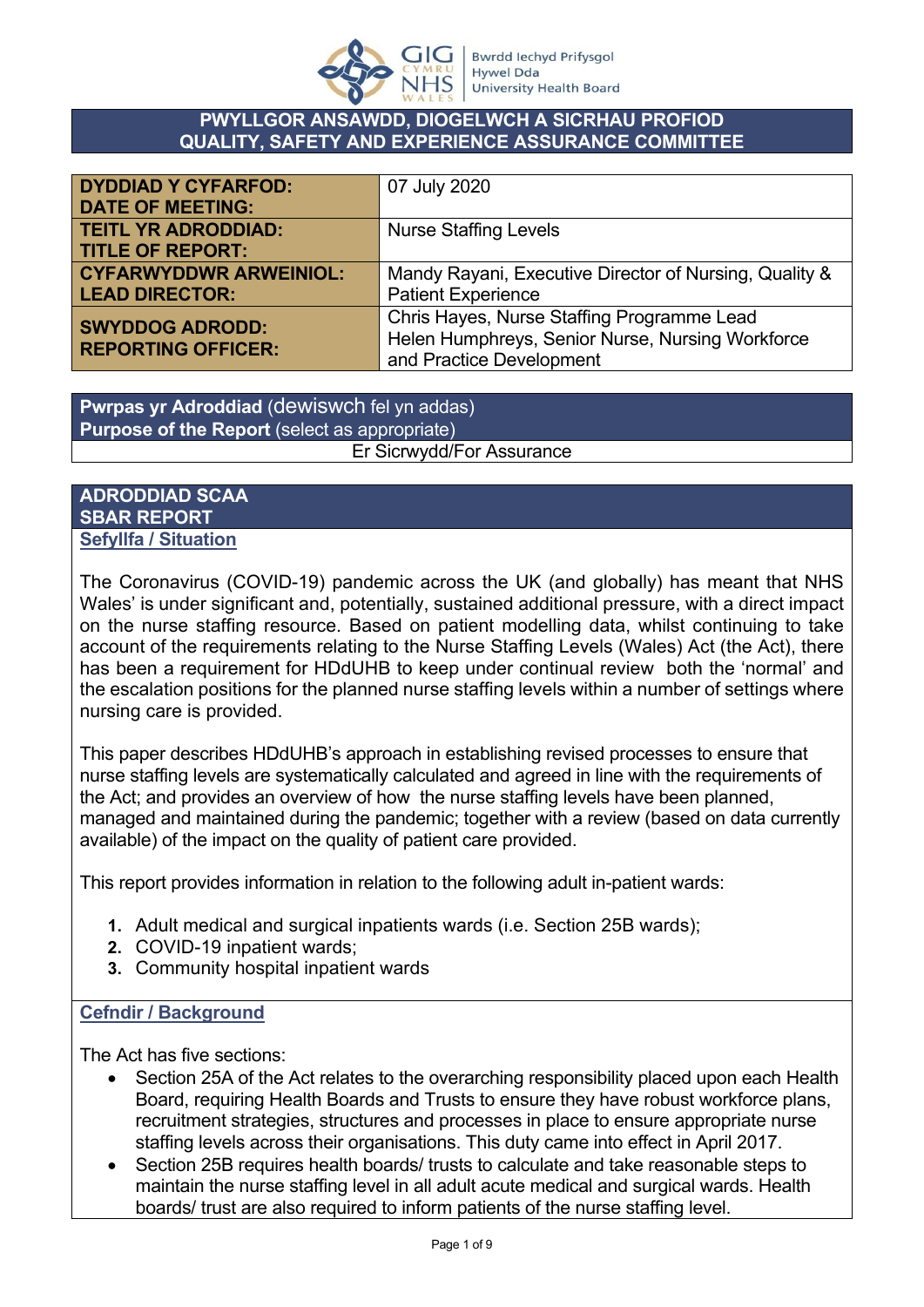- Section 25C requires health boards/trusts to use a specific method to calculate the nurse staffing level in all adult acute medical and surgical wards. These duties came into effect in April 2018.
- Section 25D of the Act required that Welsh Government devised statutory guidance to support the Act and this was launched on the 2nd November 2017. An operational handbook was subsequently developed to assist Health Boards and Trusts interpret and implement the requirements of the Act and this was issued at the end of March 2018.
- Section 25E requires health boards/trusts to report their compliance in maintaining the nurse staffing level for each adult acute medical and surgical ward and the Health Board must submit a three-yearly report to Welsh Government, along with an Annual Report to Board outlining compliance with the nurse staffing levels, the impact upon the quality of care where the nurse staffing level was not maintained and the actions required in response to this.

Since April 2018, and the commencement of the full scope of the Act, the nurse staffing levels for the 30 plus adult medical and surgical wards that are covered by Section 25B/C of the Act, have been calculated by using the triangulated methodology set out in the Act. In addition, in pursuit of achieving the best care quality for its patients, HDdUHB has sought to apply the principles which underpin this triangulated approach to the review of a significant number of other nursing services which currently fall under the more general requirements of Section 25A of the Act.

In summary, these principles require that in calculating the nurse staffing levels of any nursing service, HDdUHB can demonstrate themselves to be:

- o *Exercising professional judgement;*
- o *Taking into account the average ratio of nurses to patients appropriate to provide care to patients that meet all reasonable requirements, estimated for a specified period using evidence based workfare planning tools; and*
- o *Considering the extent to which patients' well-being is known to be particularly sensitive to the provision of care by nurses.*

 *(*NSLWA: Section 25C, 1a and 1b(i)(ii))

Additionally, the detailed requirements of the Act (Sections 25B and C ) also state that the designated person may calculate different nurse staffing levels –

- o *In relation to different periods of time;*
- o *Depending on the conditions in which care is provided by a nurse*

(NSLWA Section 25C, 2a and 2b)

HDdUHB will continue to apply these principles to guide its actions when calculating nurse staffing levels as part of its COVID-19 pandemic response plan. It is acknowledged however that significant deviation from the norm in relation to nurse staffing planning may be required during the COVID-19 response period. It is conceivable that during the forthcoming months, there could be significant pressures on the nurse staffing levels due to the availability of the nursing workforce (in particular the registered workforce).

In response to this, the Chief Nursing Officer (CNO) for Wales issued a letter to all Executive Nurse Directors in Wales on  $24<sup>th</sup>$  March 2020, in order to provide clarity on the COVID-19 disruption to the Nurse Staffing Levels (Wales) Act (Appendix 1).

This letter acknowledged that the pandemic could disrupt the business-as-usual processes of and work-streams associated with - the Nurse Staffing Levels (Wales) Act 2016. The letter also summarised the position of WG i.e. that the professional judgement of the designated person would remain a key determinant in ensuring staffing in all areas where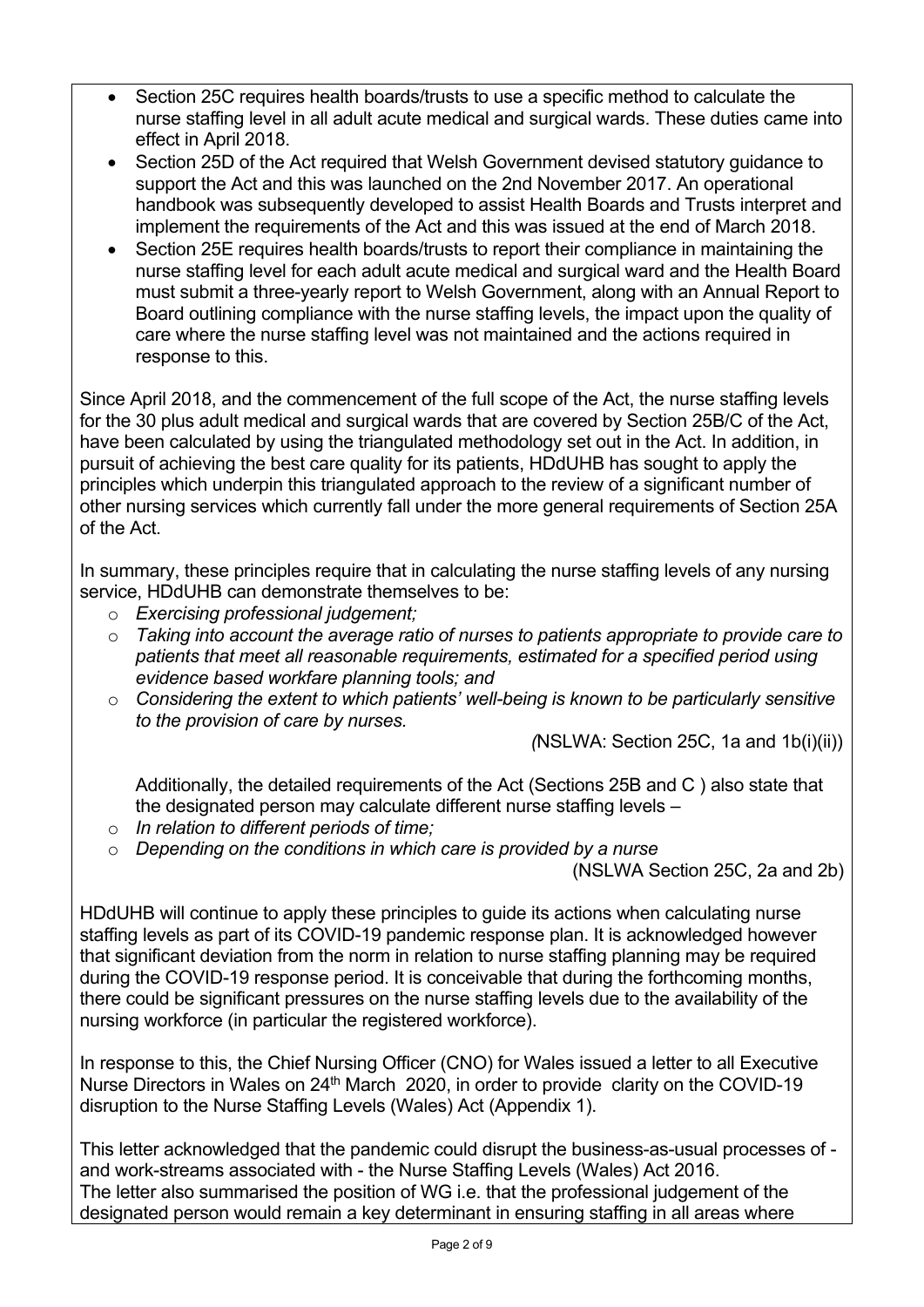nursing care is either provided or commissioned would be managed as appropriately as possible during this extraordinarily difficult time.

On behalf of the Executive Director of Nursing, Quality and Patient Experience, HDdUHB issued detailed guidance to the operational Heads of Nursing outlining the implications and actions to be taken as a consequence of the CNO's letter. These actions included:

- Suspending the usual biannual review and recalculation of nurse staffing levels which had been due in spring 2020, in order to free up additional time/effort to focus on COVID-19 planning/clinical work.
- Continuing to take 'all reasonable steps' to maintain the agreed nurse staffing level for the S.25B wards, and recording the circumstances if/when the planned nurse staffing levels cannot be achieved.
- Setting and maintaining nurse staffing levels for 'repurposed' COVID-19 wards. (The CNO letter confirms that such wards do not meet the definition for wards that fall under Sections 25B/C of the Act; reflecting this, the full triangulated methodology cannot be applied. However, the principles from the Act which are stated above will be applied to the initial calculation of the nurse staffing levels for the repurposed COVID-19 wards and these will be kept under review as a greater understanding of the nursing care needs of patients emerges).
- Establishing more robust data capture / record keeping systems regarding ward purpose and nurse staffing levels for both Section 25B/C wards and for other nursing services, in order that the narrative of the pandemic situation as it applies to nurse staffing levels can be properly and fully reflected in the three yearly report which will be required to be submitted to WG in 2021.
- Reviewing (by the designated person) of any changes to nurse staffing levels made as part of each nursing services response to the pandemic.
- Suspending the plans currently underway to prepare the paediatric in-patient services for an extension to the Act which was originally planned for April 2021. (The CNO letter makes it clear that the commencement of the Act for this clinical service will be delayed beyond this date, with the exact date to be advised later in 2020).

**Asesiad / Assessment**

**1. Number of adult inpatient wards:** The table below provides a breakdown of the number of adult inpatient wards within the Health Board falling under each main section of the Act for each week commencing  $16<sup>th</sup>$  March 2020 (the date from which the wards started to be repurposed as COVID-19 wards).

| Date                                              | 16/03/2020 | 23/03/2020 | 30/03/2020 | 06/04/2020 | 3/04/2020<br>$\overline{\phantom{0}}$ | 20/04/2020 | $\circ$<br>$\bar{\sim}$<br>7/04/202<br>$\sim$ | 04/05/2020 | 1/05/2020<br>$\overline{\phantom{0}}$ | 18/05/2020 | 25/05/2020 | 0<br>1/06/202<br>$\circ$ | 08/06/2020               |
|---------------------------------------------------|------------|------------|------------|------------|---------------------------------------|------------|-----------------------------------------------|------------|---------------------------------------|------------|------------|--------------------------|--------------------------|
| Number of S25B wards                              | 26         | 23         | 19         | 17         | 17                                    | 17         | 17                                            | 18         | 18                                    | 22         | 22         | 24                       | 28                       |
| Number of S25B wards<br>repurposed as covid wards | 4          |            | 11         | 13         | 13                                    | 13         | 13                                            | 12         | 12                                    | 9          | 9          | ⇁                        | 3                        |
| Number of S25A wards<br>repurposed as covid       | 4          | Δ          | 4          | 4          | 4                                     | 4          | 4                                             | 6          | 6                                     | 6          | 6          | $\overline{\phantom{a}}$ | $\overline{\phantom{a}}$ |
| Number of additional S25A<br>inpatient wards*     | 12         | 12         | 11         | 10         | 9                                     | 10         | 10                                            | 10         | 10                                    | 10         | 10         | 10                       | 10                       |

# **2. Actions taken in relation to calculating the nurse staffing level on S25A and S25B wards.**

As previously stated, the principles that underpin calculating the nurse staffing levels of any nursing service include: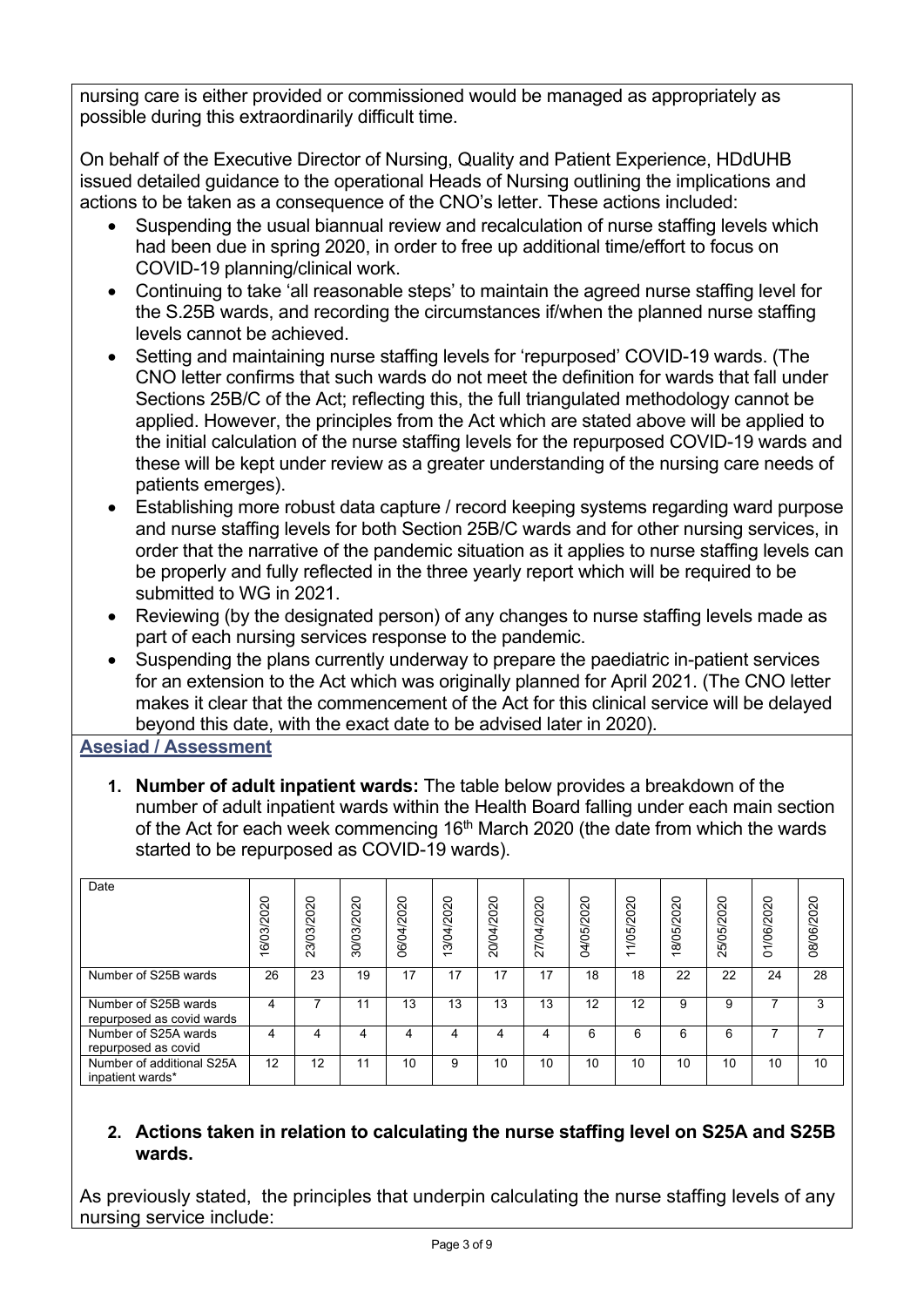- o *Exercising professional judgement;*
- o *Taking into account the average ratio of nurses to patients appropriate to provide care to patients that meet all reasonable requirements, estimated for a specified period using evidence based workfare planning tools; and*
- o *Considering the extent to which patients' well-being is known to be particularly sensitive to the provision of care by nurses.*

 *(*NSLWA: Section 25C, 1a and 1b(i)(ii))

Where relevant data existed and which reflected the functionality of any of the adult inpatient wards during this period, this data has been used to underpin the review and decision making relating to setting the nurse staffing levels. However, where no historical quality of acuity data has been available for the repurposed ward function, the nurse staffing levels have been set based largely on professional judgement. These will be reviewed regularly as acuity and quality data become available to enable a triangulated approach to be taken to setting the nurse staffing levels.

Professional judgement is defined in the Operational Guidance issued by WG (2018) in support of the implementation of the Act) as referring to the application of:

……..*'knowledge, skills and experience in a way that is informed by professional standards, law and ethical principles to develop a decision on the factors that influence clinical decision making in relation to patient safety*".

The statutory guidance which accompanies the Act describes some of the considerations that may be taken into account when exercising professional judgement, which includes:

- The qualifications, competencies, skills and experience of the nurses providing care to patients.
- The effect of temporary staff on the nurse staffing level.
- The effect of a nurse's considerations of a patient's cultural needs.
- Conditions of a multi-professional team dynamic.
- The potential impact on nursing care of a ward's physical condition and layout.
- The turnover of patients receiving care and the overall bed occupancy.
- Care provided to patients by other staff or health professionals, such as health care support workers.
- Any requirements set by a regulator to support students and learners.
- The extent to which nurses providing care are required to undertake administrative functions.
- The complexity of the patients' needs in addition to their medical or surgical nursing needs, such as patients with learning disabilities.
- Delivering the active offer of providing a service in Welsh without someone having to ask for it.

Professional judgement is used by registered nurses all day and every day and is applied throughout the processes of calculating and maintaining nurse staffing levels. The decisions made are both complex and contextual.

It should be noted that due to the ongoing and significant re - designation of wards and clinical areas taking place across the Health Board's services in response to the implementation of the 2 metre social distancing requirements within ward areas, a further nurse staffing level calculation cycle is currently being undertaken, the outcome of which will be presented to QSEAC in the near future.

In addition, a system of weekly reviews with Heads of Nursing of the ongoing appropriateness of the planned nurse staffing levels is now in place. This process is intended to support the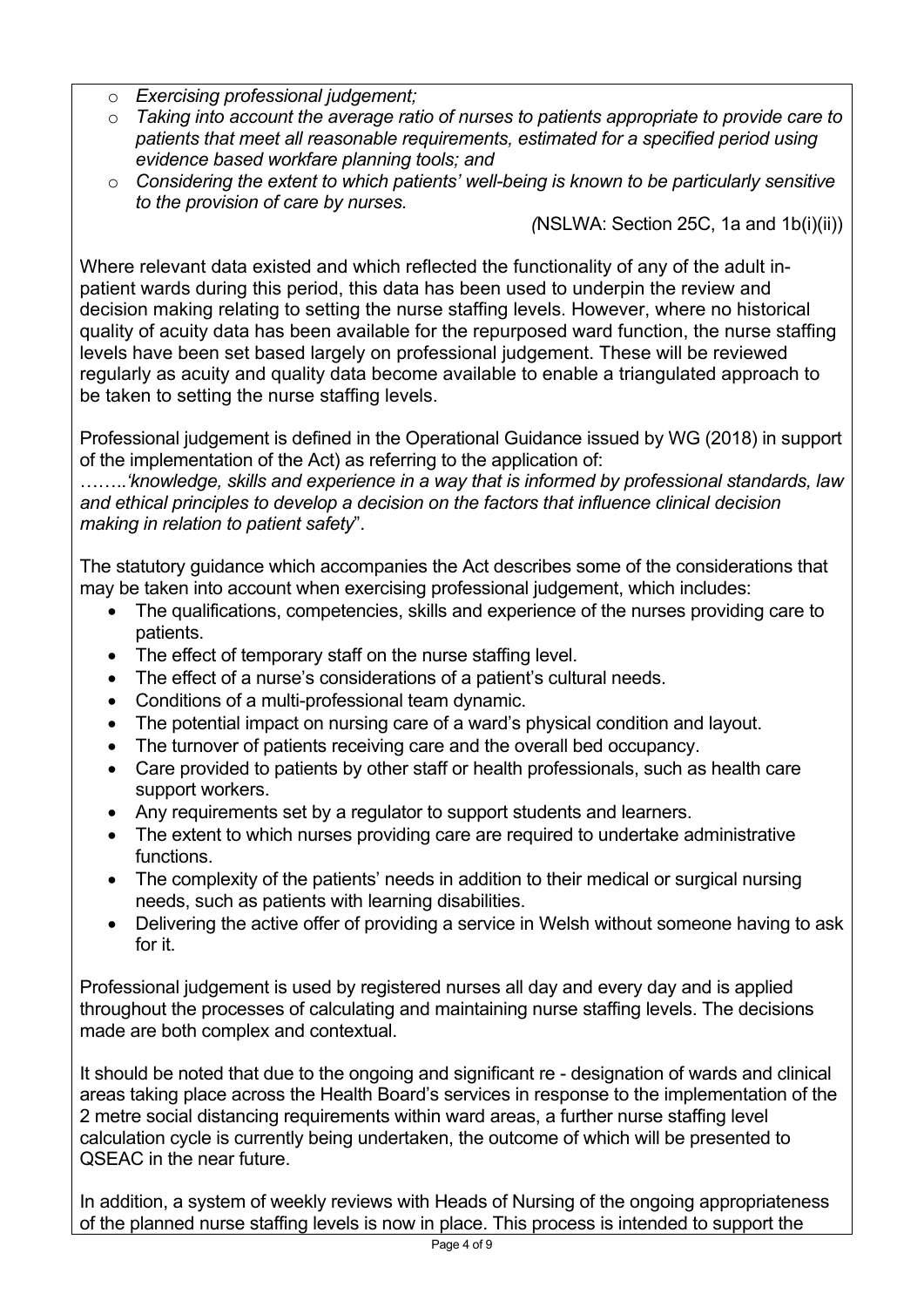operational teams in the earliest possible identification of care quality issues, changes to patient acuity, challenges to achieving the planned nurse staffing levels, etc.

**3. S25B wards:** In line with the CNO letter of 24<sup>th</sup> March 2020, the Spring 2020 nurse staffing level review and recalculation cycle was suspended in its usual format, and instead, a 'table-top' review of the quality indicator and acuity data for the previous 6 months for the wards that continued to be defined as falling under Section 25B has been undertaken in May 2020. The outcome of this table top review has been discussed and agreed with the Executive Director of Nursing, Quality and Patient Experience and the areas of concern emerging for a small number of wards from this review process were followed up with the relevant Head of Nursing; the actions required as a result of these discussions have been agreed.

It should be noted that of those wards which have continued to fall under S.25B of the Act during the previous 12 weeks, several have nevertheless seen a change in function/specialty/patient pathway as part of the HDUHB's COVID-19 response. For example:

- In Bronglais General Hospital (BGH), the acute stroke pathway is usually based on Ystwyth Ward, however this ward has been repurposed as a COVID-19 ward for the period, with the acute stroke pathway being relocated to Dyfi ward during this time. Similarly, in Prince Philip Hospital (PPH), the acute stroke pathway is usually based on Ward 9, however this ward has been repurposed as a COVID-19 ward for the period, with the acute stroke pathway being relocated to Ward 5 during this time.
- In BGH, the gynaecology surgical pathway ward is usually Rhiannon Ward, however this ward has been repurposed as a COVID-19 ward and therefore the gynaecology surgical pathway has relocated to Ceredig Ward.
- In Withybush General Hospital (WGH) the trauma and orthopaedic pathway ward is usually WGH Ward 1, since this ward has been repurposed as a -19 ward, the trauma and orthopaedic pathway has relocated to WGH Ward 3. Similarly, Teifi ward - the trauma and orthopaedic ward in Glangwili General Hospital (GGH) - has been repurposed as a COVID-19 ward and trauma/orthopaedic patients have been relocated to Derwen and Cleddau Wards.
- In PPH, Ward 6 is normally a surgical ward taking elective orthopaedic patients, however this has been repurposed as a medical ward during the previous 12 weeks
- In addition, it should be noted that the primary purpose of Ward 9 in WGH a previously decommissioned ward – caused it to fall under Section 25B of the Act for several weeks, during which the nurse staffing levels were calculated based largely on professional judgement (in the absence of available acuity and quality data).
- **4. COVID-19 repurposed wards:** an initial calculation of the nurse staffing levels for each of the repurposed COVID-19 wards has also been undertaken and agreed with the Executive Director of Nursing, Quality and Patient Experience (the designated person). The nurse staffing levels agreed are initially based on professional iudgement, however will be reviewed regularly as acuity and quality data becomes available and will be taken into consideration.

The qualifications, competencies, skills and experience of the nurses providing care to the patients on the repurposed wards have been taken into account when calculating the nurse staffing levels, and appropriate training has been provided to enable nursing staff to provide the care that they are required to provide. For example, the teams on repurposed COVID -19 wards have received training on the care of patients requiring continuous positive airway pressure (CPAP).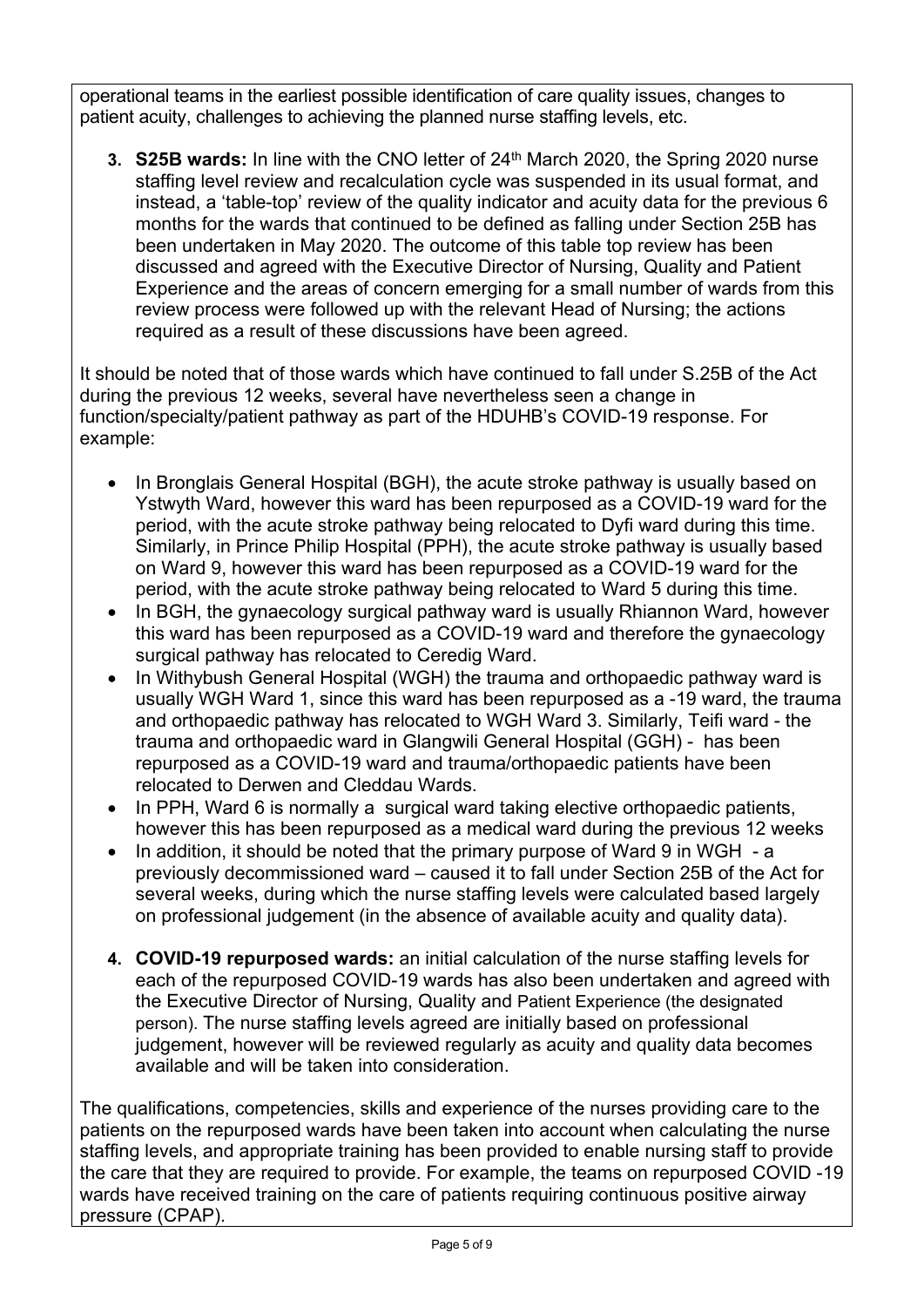**5. Section 25A adult inpatient wards/departments:** As with the repurposed COVID-19 wards, an initial calculation of the nurse staffing levels for each S25A adult inpatient wards has been conducted and agreed with the Executive Director of Nursing, Quality and Patient Experience (the designated person). These wards/departments include the community hospitals and rehabilitation in-patient wards

It should be noted that, as part of the COVID-19 response, one decommissioned ward (Dewi Ward, GGH) has been reopened and two day units (WGH, Day Surgical Unit (DSU) and South Pembrokeshire Health and Social Care Facility, Cleddau Ward) have been repurposed as inpatient wards.

**6. Informing patients:** The Act requires that the nurse staffing level for all Section 25B wards is made available to patients. The statutory and operational guidance documents issued by WG provide details of how this should be achieved in a consistent manner across NHS Wales i.e. through the display of posters containing the planned roster and nurse staffing establishments for each ward falling under Section 25B of the Act.

The posters are in the process of being updated for Section 25B wards, in line with the requirements, and consideration is also being given to the possibility of providing this information via Health Board websites

# **7. Maintaining the Nurse Staffing Levels**

Section 25B(1)(b) (of the Act) requires LHBs and Trusts to take all reasonable steps to maintain the nurse staffing level*. ''Maintaining (the nurse staffing level) means having the number of registered nurses the required establishment and its planned roster require"* (Paragraph 13 of the Statutory Guidance).

In Paragraph 14 of the Statutory Guidance it is "*recognised that the clinical environment is complex and therefore the planned roster may, on rare occasions, be appropriately varied to respond to patients' dependency and acuity across the system".* 

The Senior Sister/Charge Nurse is responsible for planning, in advance, a staffing roster which aims to ensure that the number of staff scheduled to be on duty reflects the planned roster which has been agreed with the 'Designated Person'. The Senior Sister/Charge Nurse is also responsible for liaising with the nurse manager in order to address any anticipated or unexpected gaps in the nurse staffing level. On occasions however, as described above, the planned roster *may* be changed in response to an assessment of the actual patient need that exists at the time. Such a change would be based on the professional judgement of the nursing leadership team.

For the period 1st April 2020 – 31st May 2020, the Senior Sisters/Charge Nurses of the adult inpatient wards referenced in this report (both Section 25A and Section 25B wards) recorded that the number/skill mix of nursing staff on duty during the last 24 hours was as per the planned roster on 1495 occasions out of 1846 times that the assessment was made and recorded on the Health and Care Monitoring System (HCMS). During April and May 2020, 81% of the time, adult wards were staffed to exactly the number of staff specified within the planned roster.

In addition, on a further 218 occasions (12%) when the number/skill mix of nursing staff on duty was varied from the planned roster , this was an active and appropriate decision taken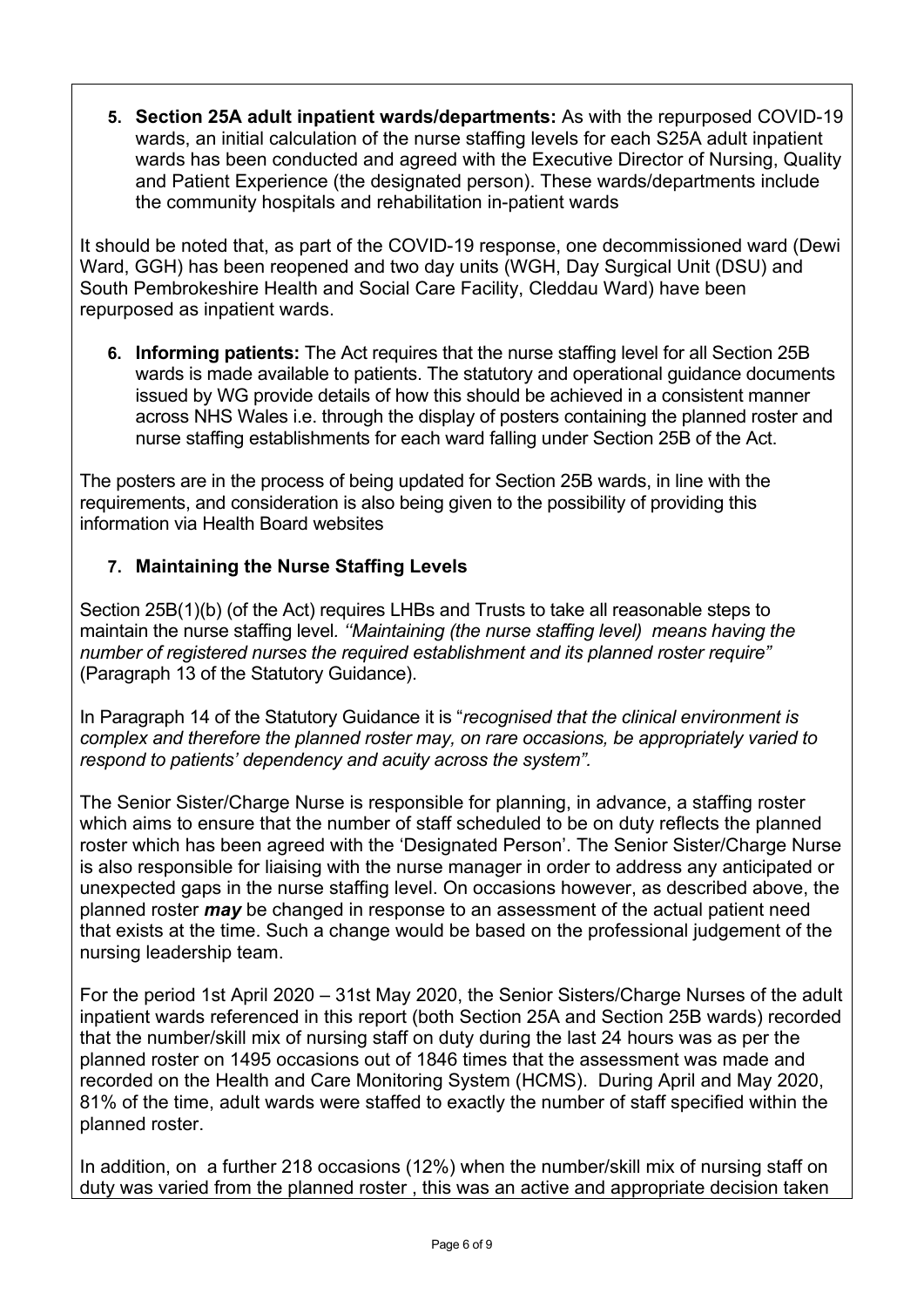by the Senior Sister/Charge Nurse and Senior Nurse Manager and was based on the needs of the patients in the ward at that time.

On 133 occasions (7 %) during April and May 2020, the number/skill mix of nursing staff on duty was not as per the planned roster. During these occasions, the narrative provided shows that the following mitigating steps have been taken:

- Use of temporary staff from either bank or agency,
- Temporary use of staff from other areas within the site, and
- The temporary closure of beds.

## **8. Section 25E (2b) Impact on care due to not maintaining the nurse staffing levels**

Further to the quantitative data shown above, a review has taken place of the incidents and complaints which are reportable under the Act and which have occurred during the April and May 2020 period.

These reportable incidents/complaints are those which fall into the following categories and where failure to maintain the nurse staffing level was considered to have been a factor:

- Hospital acquired pressure damage (grade 3, 4 and unstageable).
- Falls resulting in serious harm or death (i.e. level 4 and 5 incidents).
- Medication related never events.
- Complaints about nursing care.

The table below sets out the number of reportable serious incidents/complaints where failure to maintain the nurse staffing level was considered to have been a factor. Although there is only a requirement under the Act to report the above incidents for those wards where S.25B apply, in the interests of transparency and assurance, the table below includes the data for **ALL** the HDdUHB's in-patient adult wards (both S25A and S25B) during this 2 month period.

|                                                                                                    |                                                                                           | S.25B wards                                                                                                                                   | S.25A wards/departments                                                                                  |                                                                                                                          |  |  |
|----------------------------------------------------------------------------------------------------|-------------------------------------------------------------------------------------------|-----------------------------------------------------------------------------------------------------------------------------------------------|----------------------------------------------------------------------------------------------------------|--------------------------------------------------------------------------------------------------------------------------|--|--|
| <b>Patient harm incidents</b><br>(i.e. nurse-sensitive<br><b>Serious Incidents</b><br>/Complaints) | Total number of<br>serious<br>incidents/complaints<br>during current<br>reporting period. | Number of serious<br>incidents/complaints<br>where failure to maintain<br>the nurse staffing level<br>was considered to have<br>been a factor | Total number of serious Number of serious<br>incidents/complaints<br>during current reporting<br>period. | incidents/complaints<br>where failure to maintain<br>the nurse staffing level<br>was considered to have<br>been a factor |  |  |
| Hospital acquired<br>pressure damage (grade<br>3, 4 and unstageable).                              |                                                                                           | 0                                                                                                                                             | $\Omega$                                                                                                 | <b>NA</b>                                                                                                                |  |  |
| Falls resulting in serious<br>harm or death (i.e. level 4<br>and 5 incidents).                     | 4                                                                                         | 0*                                                                                                                                            | $\Omega$                                                                                                 | <b>NA</b>                                                                                                                |  |  |
| Medication related never<br>events.                                                                | 0                                                                                         | <b>NA</b>                                                                                                                                     | $\Omega$                                                                                                 | <b>NA</b>                                                                                                                |  |  |
| Complaints about nursing<br>care                                                                   | 2                                                                                         | 0                                                                                                                                             | $\mathfrak{p}$                                                                                           | $\Omega$                                                                                                                 |  |  |

\*For one of these, Falls incidents, the judgement made is based on an initial review of facts and judgement made during the investigation process – this incident remains subject to final review and 'sign off' by Senior Nurse/Head of Nursing.

### **Argymhelliad / Recommendation**

QSEAC is asked to discuss the content of the report and receive an assurance from the actions taken to maintain nurse staffing levels.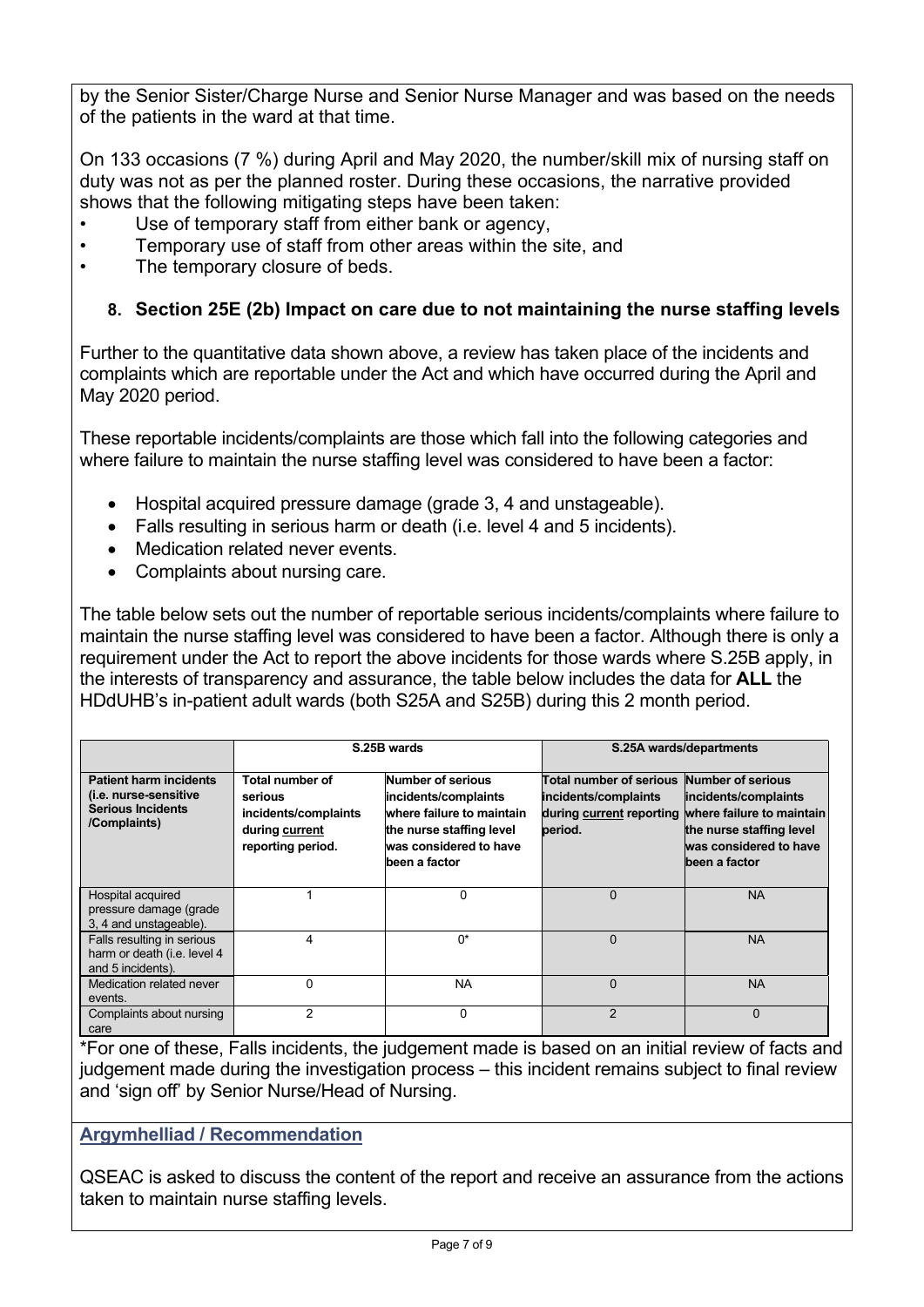| Amcanion: (rhaid cwblhau)<br><b>Objectives: (must be completed)</b>                                                                                      |                                                                                                                                                                                                                                                                                                                                                                                                                                                 |
|----------------------------------------------------------------------------------------------------------------------------------------------------------|-------------------------------------------------------------------------------------------------------------------------------------------------------------------------------------------------------------------------------------------------------------------------------------------------------------------------------------------------------------------------------------------------------------------------------------------------|
| <b>Committee ToR Reference:</b><br>Cyfeirnod Cylch Gorchwyl y Pwyllgor:                                                                                  | 5.1 Monitor progress of and assure the Board in<br>relation to its compliance with relevant healthcare<br>standards, national practice and mandatory guidance.                                                                                                                                                                                                                                                                                  |
| Cyfeirnod Cofrestr Risg Datix a Sgôr<br>Cyfredol:<br>Datix Risk Register Reference and<br>Score:                                                         | Corporate risk register 647                                                                                                                                                                                                                                                                                                                                                                                                                     |
| Safon(au) Gofal ac lechyd:<br>Health and Care Standard(s):                                                                                               | 2. Safe Care<br>4. Dignified Care<br>7. Staff and Resources                                                                                                                                                                                                                                                                                                                                                                                     |
| Nodau Gwella Ansawdd:<br><b>Quality Improvement Goal(s):</b>                                                                                             | Protect Patients From Avoidable Harm From care                                                                                                                                                                                                                                                                                                                                                                                                  |
| <b>Amcanion Strategol y BIP:</b><br><b>UHB Strategic Objectives:</b>                                                                                     | 4. Improve the productivity and quality of our services<br>using the principles of prudent health care and the<br>opportunities to innovate and work with partners.<br>5. Deliver, as a minimum requirement, outcome and<br>delivery framework work targets and specifically<br>eliminate the need for unnecessary travel & waiting<br>times, as well as return the organisation to a sound<br>financial footing over the lifetime of this plan |
| <b>Amcanion Llesiant BIP:</b><br><b>UHB Well-being Objectives:</b><br><b>Hyperlink to HDdUHB Well-being</b><br><b>Objectives Annual Report 2018-2019</b> | 2. Develop a skilled and flexible workforce to meet the<br>changing needs of the modern NHS                                                                                                                                                                                                                                                                                                                                                     |

| <b>Gwybodaeth Ychwanegol:</b><br><b>Further Information:</b>                                                                                                                                                      |                                                                                                                                                                                                                                                            |
|-------------------------------------------------------------------------------------------------------------------------------------------------------------------------------------------------------------------|------------------------------------------------------------------------------------------------------------------------------------------------------------------------------------------------------------------------------------------------------------|
| Ar sail tystiolaeth:<br>Evidence Base:                                                                                                                                                                            | The evidence underpinning the effectiveness of the<br>maintenance of nurse staffing levels in ensuring the<br>delivery of safe care has been articulated through the<br>working papers of the All Wales Nurse Staffing Group<br>over the past three years. |
| <b>Rhestr Termau:</b><br><b>Glossary of Terms:</b>                                                                                                                                                                | Contained with the body of the report                                                                                                                                                                                                                      |
| Partïon / Pwyllgorau â ymgynhorwyd<br>ymlaen llaw y Pwyllgor Ansawdd,<br>Diogelwch a Sicrhau Profiod:<br>Parties / Committees consulted prior<br>to Quality, Safety and Experience<br><b>Assurance Committee:</b> | <b>None</b>                                                                                                                                                                                                                                                |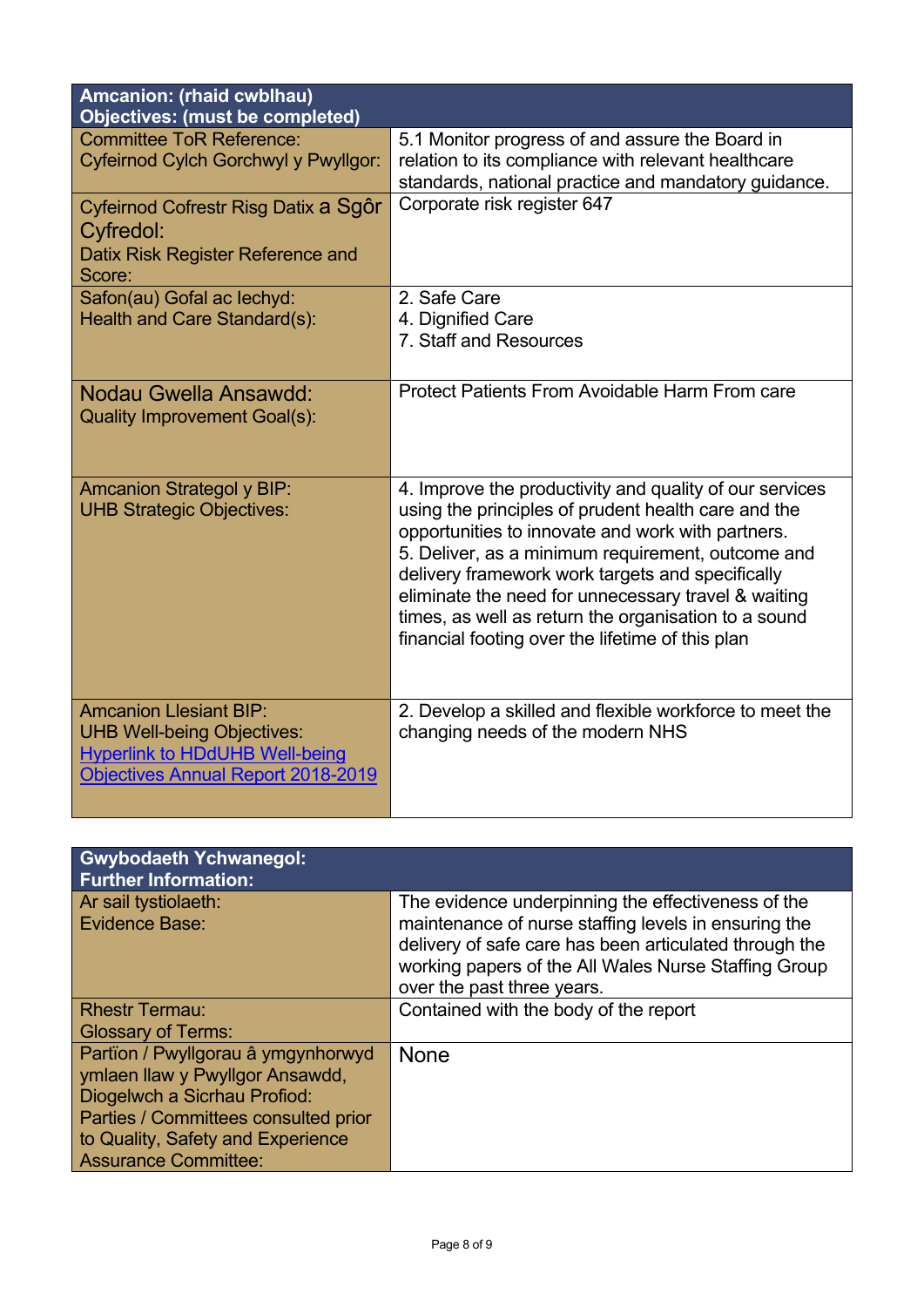| <b>Effaith: (rhaid cwblhau)</b>                                   |                                                                                                                                                                                                                                                                                                                                                                                                                                                                                                    |
|-------------------------------------------------------------------|----------------------------------------------------------------------------------------------------------------------------------------------------------------------------------------------------------------------------------------------------------------------------------------------------------------------------------------------------------------------------------------------------------------------------------------------------------------------------------------------------|
| <b>Impact: (must be completed)</b>                                |                                                                                                                                                                                                                                                                                                                                                                                                                                                                                                    |
| <b>Ariannol / Gwerth am Arian:</b><br><b>Financial / Service:</b> | The financial impact of the nurse staffing levels over the<br>last two years has been significant with investments made<br>both in the registered nurse and health care support<br>worker workforce. Nurse staffing levels are currently being<br>impacted on by the additional staffing requirements<br>imposed by the additional COVID-19 Infection prevention<br>and control requirements. The extent to which this will<br>become a permanent situation has not yet been possible<br>to assess |
| <b>Ansawdd / Gofal Claf:</b><br><b>Quality / Patient Care:</b>    | The intention underpinning the Act is to ensure safe,<br>effective and quality patient care. One of the key<br>requirements of the Act is to monitor the impact of nurse<br>staffing levels on care quality; therefore, this metric will be<br>carefully monitored as part of the work to implement the<br>Act.                                                                                                                                                                                    |
| <b>Gweithlu:</b><br><b>Workforce:</b>                             | This paper relates to the nurse staffing levels across all<br>adult in-patient wards as the staff working across all these<br>areas are affected by the impact of the changes that<br>responding to COVID-19 has caused.                                                                                                                                                                                                                                                                           |
| Risg:<br><b>Risk:</b>                                             | Risk of non-compliance with the Nurse Staffing Levels<br>(Wales) Act 2016                                                                                                                                                                                                                                                                                                                                                                                                                          |
| <b>Cyfreithiol:</b><br>Legal:                                     | Risk of non-compliance with the Nurse Staffing Levels<br>(Wales) Act 2016                                                                                                                                                                                                                                                                                                                                                                                                                          |
| <b>Enw Da:</b><br><b>Reputational:</b>                            | The reputation of the nursing services of the Health Board<br>stands to be enhanced in light of the detailed review and<br>scrutiny being given to monitoring and reviewing the nurse<br>staffing levels and care quality issues during this<br>challenging period.                                                                                                                                                                                                                                |
| <b>Gyfrinachedd:</b><br><b>Privacy:</b>                           | Currently no impact in relation to privacy identifiable within<br>this work                                                                                                                                                                                                                                                                                                                                                                                                                        |
| Cydraddoldeb:<br><b>Equality:</b>                                 | No negative EqIA impacts identified.                                                                                                                                                                                                                                                                                                                                                                                                                                                               |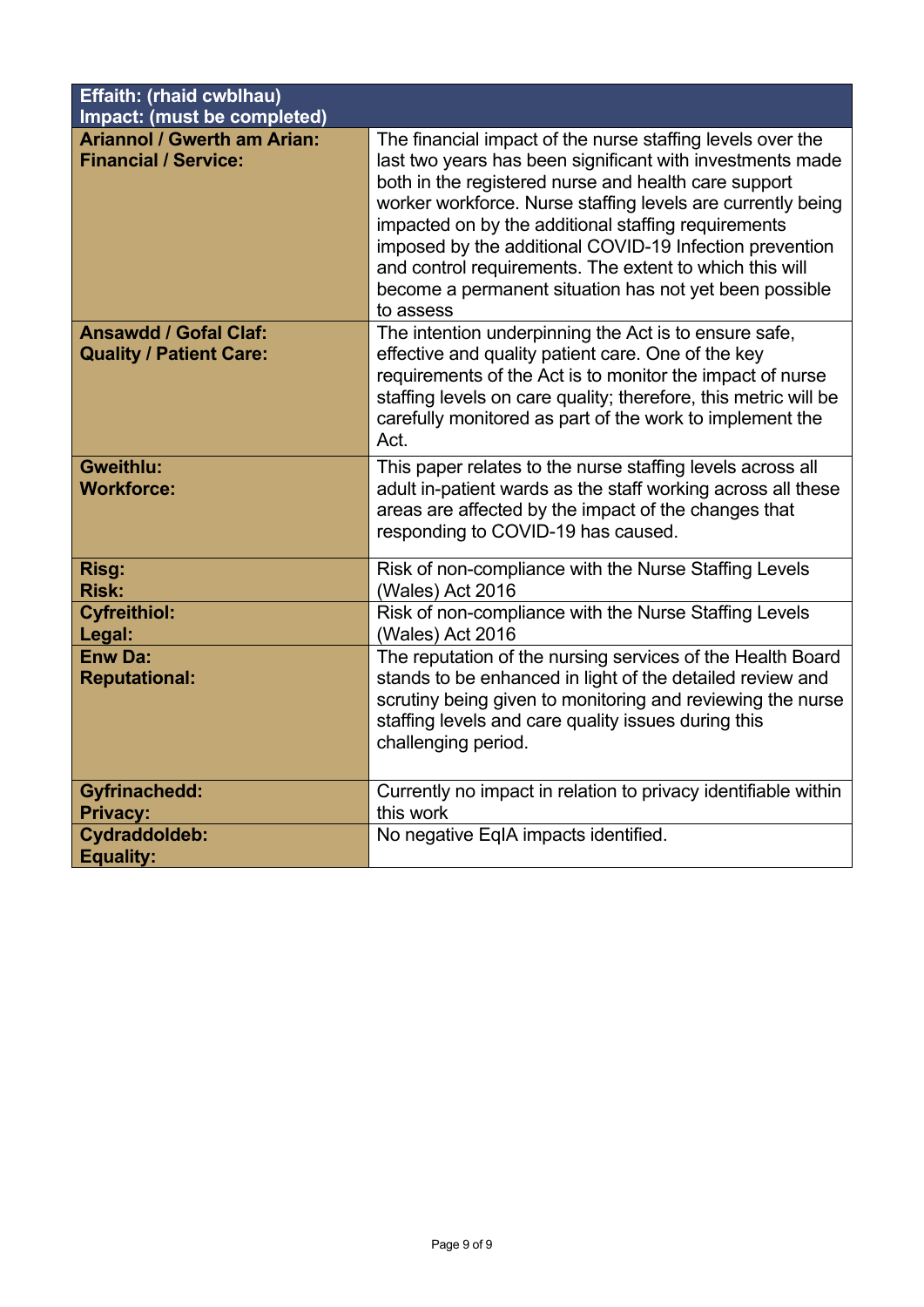<span id="page-10-0"></span>*Health and Social Services Group Y Grŵp Iechyd a Gwasanaethau Cymdeithasol Prif Swyddog Nyrsio – Cyfarwyddwr Nyrs GIG Cymru Chief Nursing Officer – Nurse Director NHS Wales*



Llywodraeth Cymru Welsh Government

24 March 2020

Dear Colleagues,

**To:** NHS Executive Nurse Directors

### **Clarity on COVID19 disruption to Nurse Staffing Levels (Wales) Act 2016**

As COVID19 has become an established and significant epidemic across the UK, NHS Wales' staff and services are coming under increasingly extreme pressure. Welsh Government is fully aware that any sense of "*business-as-usual*" is becoming increasingly untenable.

I want to provide you with clarity and assurances around how I expect these additional pressures will disrupt the business-as-usual processes of - and work-streams associated with - the Nurse Staffing Levels (Wales) Act 2016 (*the Act*).

It will be helpful to consider the effects of the COVID19 pressures under two headings: firstly the ongoing work to extend the Act's second duty to paediatric inpatient wards; and secondly, compliance with and reporting against the existing duties under the Act.

### **Extending the second duty to Paediatrics**

Thus far, the provisional schedule for this work has been as follows:

- June to August 2020: 3 month public consultation on the draft regulations and amended statutory guidance;
- November 2020: regulations laid before the Senedd;
- December 2020: Senedd debate and presumptive passing of regs;
- April 2021: Coming-into-force date of regulations on paediatric inpatient wards.

The timetable of those processes is now clearly compromised. In terms of the legislative steps, the capacity to undertake the drafting requirements is still available within Welsh Government. We intend to reschedule the plenary debate to February 2021, allowing the consultation to take place later in 2020, several months after the projected peak of COVID19 activity.

The remaining issue is the capacity within the health boards to take the necessary actions to prepare their wards and staff for the introduction of the new regulations. April 2021 now appears to be entirely unfeasible as a coming-into-force date. Given the current timescales, it is a fair assumption that health boards will require approximately 12 months of preparation time under normal circumstances before the regulations could come into force. In the context of this work stream, I consider *normal circumstances* to be suspended.

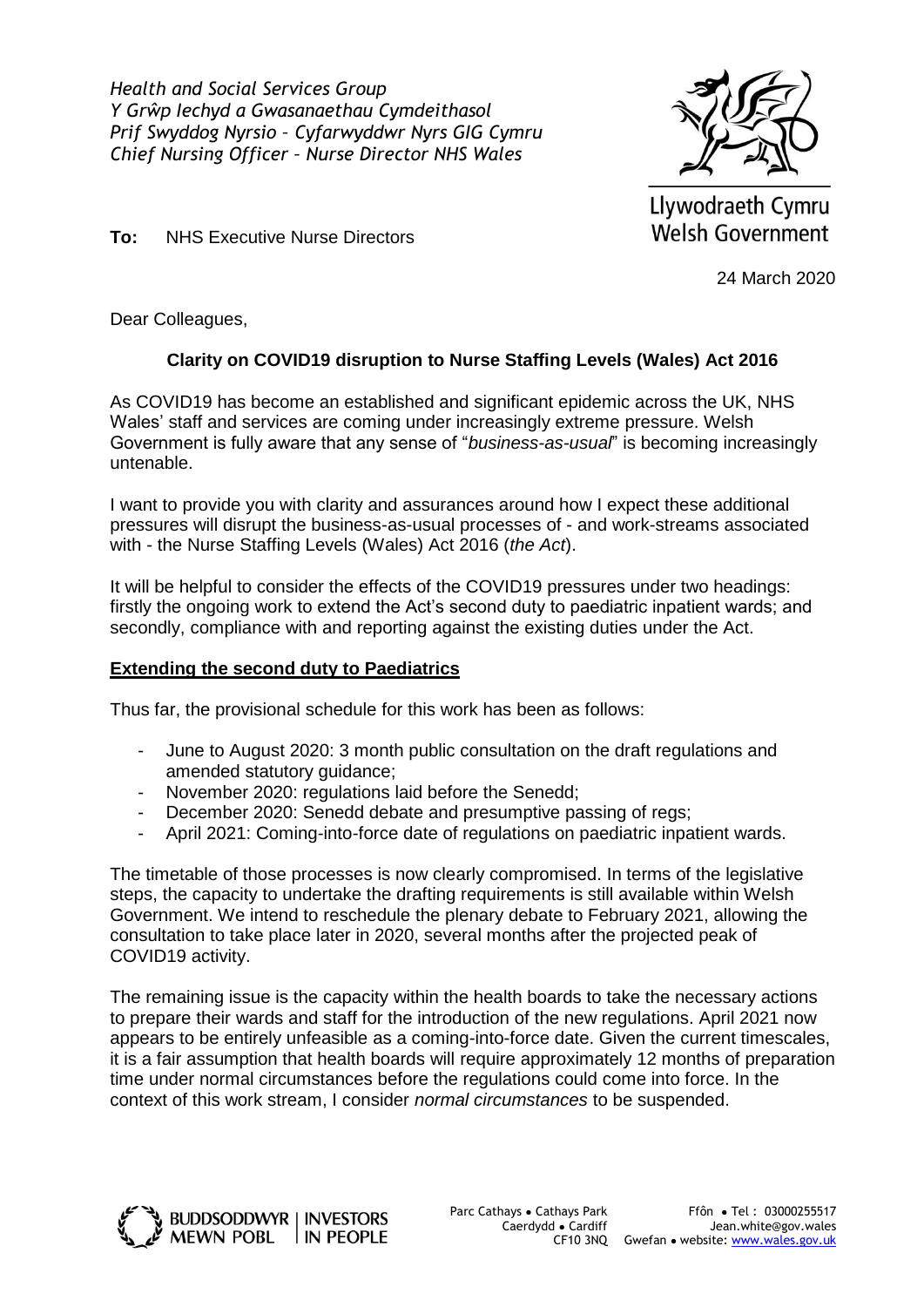However a final decision on a coming-into-force date won't need to be made until the regulations are laid before the Senedd in early 2021. We will of course be monitoring the COVID19 pressures intently in the coming weeks and months, and it is my intention that the 12 month countdown on necessary preparation time for health boards will not resume until pressures have subsided significantly enough to allow this work-stream to continue. For example, if by October 2020 we have returned to what could be considered more "normal circumstances", we would then target a coming-into-force date of October 2021.

This approach is of course based on the best currently available evidence and projection, and is subject to change if and when the situation evolves. Should our approach change in any way, I will of course update you immediately.

Also linked to the extension to paediatric inpatients, I am conscious that our second planned data capture around compliance with the interim paediatrics principles is due this coming May. For obvious reasons I have taken the decision to postpone this until November, pending any further developments.

### **Summary**

- Welsh Government will proceed with the legislative steps that will allow extension of the Act's second duty within this government term as committed.
- This will be achieved through delaying the public consultation to late 2020 and the plenary debate to early 2021.
- The planned April 2021 coming-into-force date will be postponed based on at what point health boards have returned to normal enough circumstances to reasonably proceed with the necessary preparations for extension of the Act's second duty into paediatric inpatient wards.

### **Compliance with and reporting against the existing duties under the Act**

Broadly, the duties on health boards currently under the Act are as follows:

- to calculate nurse staffing levels for adult medical and surgical wards using a prescribed triangulated methodology;
- to take all reasonable steps to maintain those calculated nurse staffing levels;
- to produce a three-yearly report to Welsh Ministers (May 2021) on the extent to which nurse staffing levels have been maintained and the impact not maintaining them has had on care.
- to have regard to providing sufficient nurses wherever nursing care is provided or commissioned;

### **Calculation**

The wording of the statutory guidance is that health boards *should* undertake a recalculation every six months rather than *must*. There is an important legal distinction between the two. If "must" had been used, the biannual calculation schedule would be absolutely mandatory, and we would either need to consider suspending that guidance or accept that all health boards would be non-compliant with the Act. However, "should" allows for more discretion and flexibility in extraordinary circumstances. With the next biannual calculation due imminently, you will need to ask serious questions about whether the resource that goes in those calculations is better used elsewhere.

Further, there is a question around on which wards the health boards would actually be using that triangulated calculating methodology given that we expect ward purposes to change dramatically, and at a rapid pace. On the Executive Nurse Directors Skype meeting on Wednesday last week, you were united in your view that by the peak of the Covid19 pressures, it is likely that all of your currently designated adult medical and surgical wards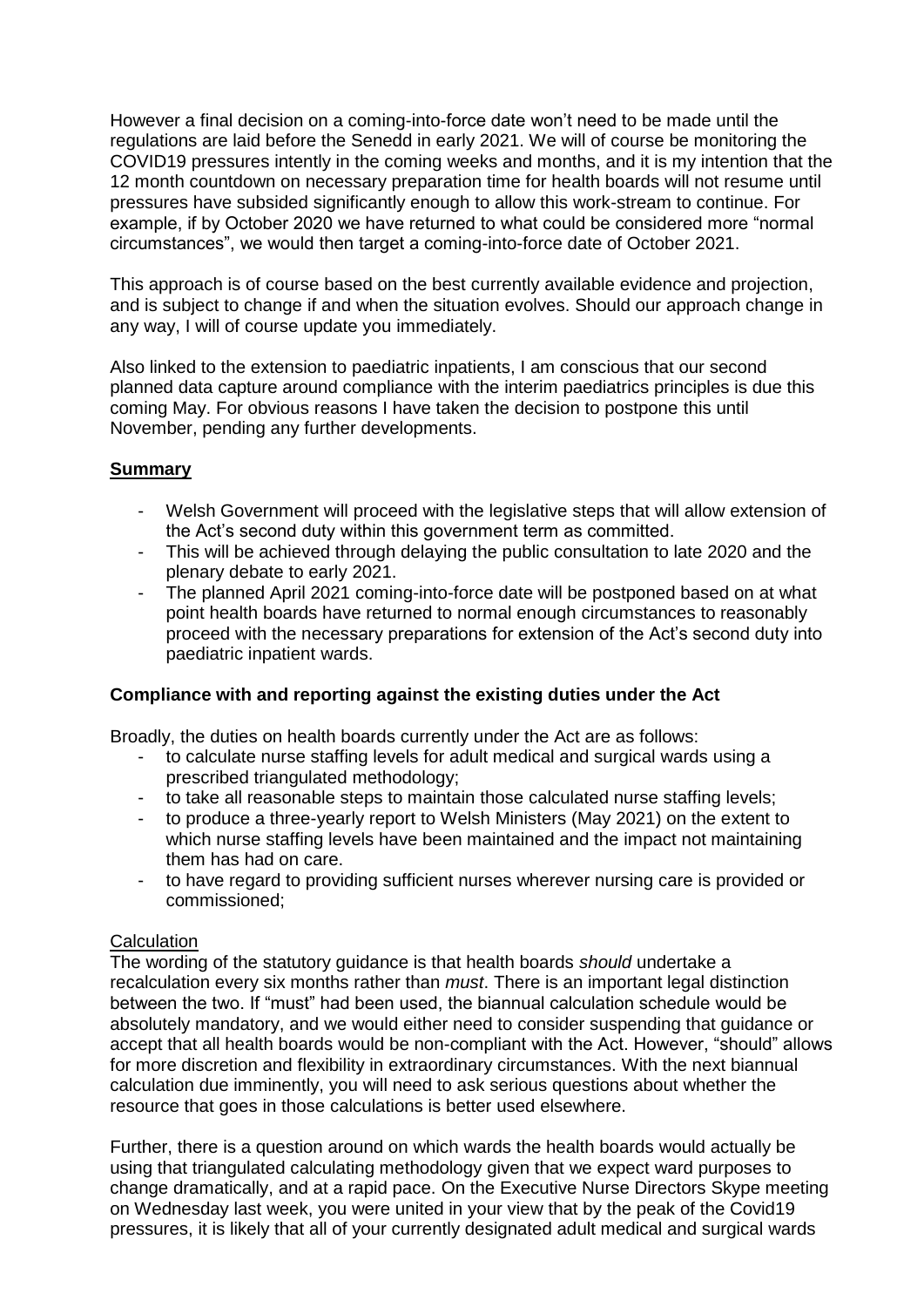will have become "*Covid wards*". Those wards would technically be considered medical in nature, however given that they will be entirely novel, the lack of quality indicator information alone would make it impossible for you to perform the triangulated calculation as prescribed. There is also a fundamental question of whether the *Welsh Levels of Care* evidence-based workforce planning tool could be applied in those wards given that they will be significantly different environments to the business-as-usual medical and surgical wards where the tool was tested for 2 years.

#### Maintaining Nurse Staffing Levels

It is safe to say that during the additional Covid19 pressures, maintaining the nurse staffing levels that have been calculated on your adult medical and surgical wards will become an impossible challenge. Your workforces are likely to be reduced by sickness, and significant numbers of the available nursing staff will be redeployed to Covid19 response out of necessity.

However, we must bear in mind that varying from the nurse staffing level does not constitute a lack of compliance with the Act. As long as a ward remains designated as an adult medical or surgical ward, you will still be actively applying your professional judgement and taking all reasonable steps to mitigate the risk to patients on those wards. Indeed, closing those wards entirely is a reasonable step available to you if you deem it necessary. It is not a step we envisaged being commonly implemented when writing the legislation, but this public health crisis is in essence the most extreme test of the flexibility built into the Act.

#### Reporting

I am aware that you are due to take annual reports to your boards in May. I am also mindful that those annual reports are a voluntary step that you as a group of peers agreed to on an all-Wales basis rather than something that is mandated within the Act or its statutory guidance. In usual circumstances it is eminently sensible to provide annual assurances to your Boards that can then be aggregated to create the 3-yearly reports to Welsh Government. However in these extraordinary circumstances, you need to decide whether the time and resource necessary to produce those reports would not be more valuably redirected elsewhere.

In terms of the 3 year report (due in May 2021) which *is* a statutory requirement, the disruption caused by this pandemic will inevitably have a dramatic impact on the contents of those reports. Thanks to the work of the All Wales Adult work-stream of the Nurse Staffing Programme, we now have a consistent approach to meeting the reporting requirements of the Act. However, a key part of that approach involves enhancements to the HCMS system, which will be impacted by the additional Covid19 pressures. The timescale for delivery was initially 1 April, though I understand that has slipped by a week according to our last update. Whether the enhancements are delivered in April or not, it does not seem reasonable to ask frontline nurses to adopt a new process during what will be a national staffing emergency.

What will be important during these coming months, is that careful records are kept of the steps that you take to manage this developing situation. In April 2021, the first 3-year reports will look significantly different to how we would have envisaged at the start of this year. However, you will still be required to recount the story of what happened on your wards, for example, on what date you closed particular medical and surgical wards to repurpose them as Covid19 wards.

#### Overarching regard for providing sufficient nurses

Your duty under section 25A of the Act will remain an important factor in how you are deploying your nursing staff across the entirety of your health boards wherever nursing care is provided or commissioned. Even during a period where "providing sufficient nurses" will